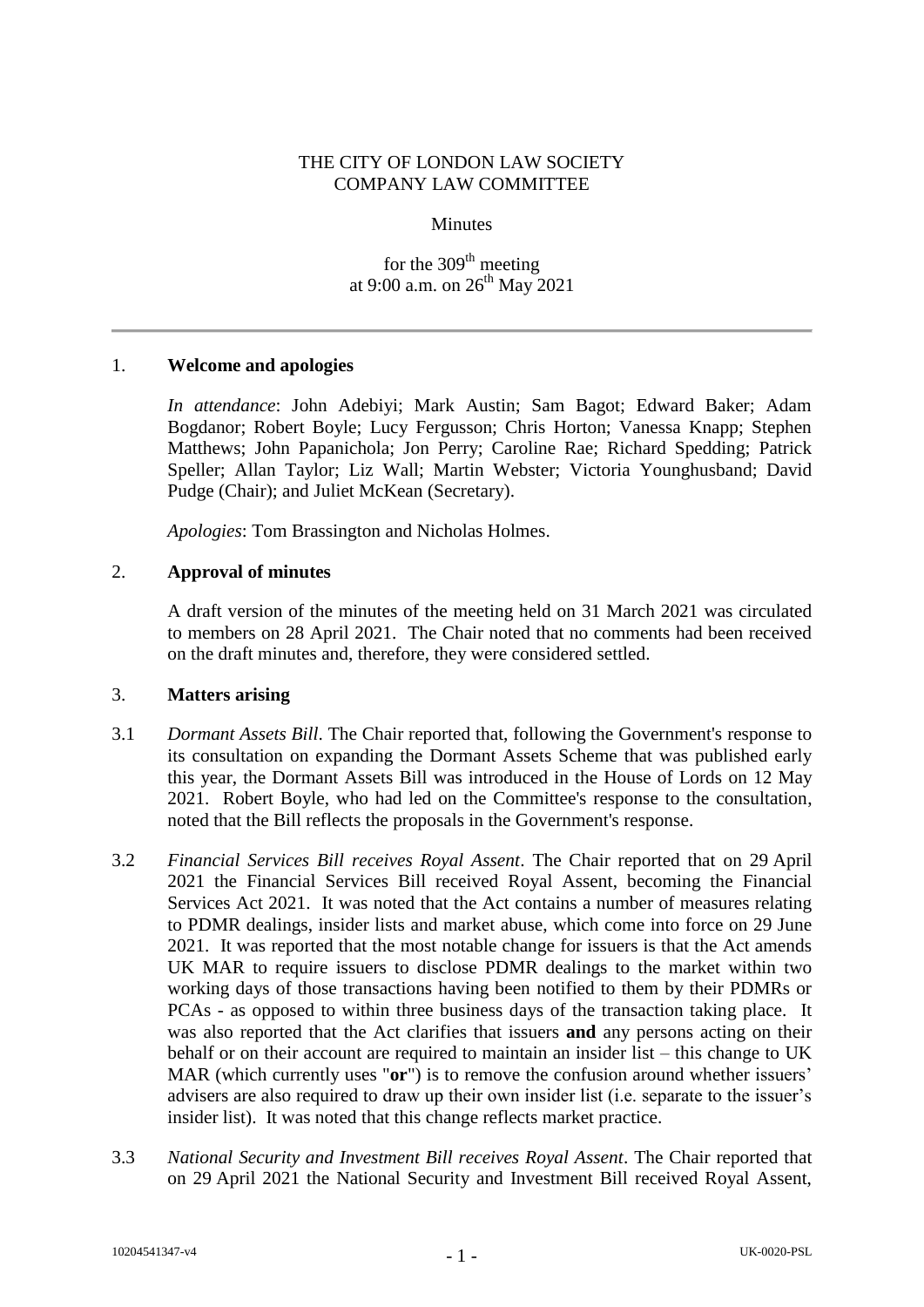becoming the National Security and Investment Act 2021. The Chair noted the following in respect of the Act:

- Despite efforts made by the Committee and the Law Society, the Act has been passed largely in the same form as the Bill. However, one key amendment is that the 15% threshold for shares/votes for the mandatory notification regime has been removed (leaving the 25%, 50% and 75% thresholds and the trigger event of the acquisition of voting rights that enable the person to secure or prevent the passage of any class of resolution governing the affairs of the entity).
- Certain of the sector definitions have helpfully been narrowed following the consultation process.
- The new regime is due to commence by the end of 2021. However, a significant number of statutory instruments need to be consulted on and passed before the regime comes into force. In addition, the Statement of Policy Intent is due to be published for consultation in July.
- 3.4 *Ministerial statement on Lord Hill's recommendations*. The Chair reported that on 19 April 2021 the Chancellor issued a written ministerial statement setting out how the Government intends to take forward the six key recommendations directed towards HM Treasury made in Lord Hill's review of the UK's listing regime. It was reported that the Chancellor, amongst other things, confirmed that: (i) the Government will bring forward a public consultation on the UK's prospectus regime later this year; (ii) he will convene a group to consider how to improve the efficiency of further capital raising by listed companies; and (iii) BEIS will take forward the recommendation as to how technology can be used to improve retail investor involvement in corporate actions and their undertaking of an appropriate stewardship role.
- 3.5 *Pension Schemes Act 2021*. The Chair reported that on 22 April 2021 the Committee submitted a response to the Pensions Regulator's consultation on its approach to the investigation and prosecution of the new criminal offences under the Pension Schemes Act 2021. It was noted that the Committee's response endorsed the response submitted by the Association of Pension Lawyers which had shared a copy of its response to the consultation with the Committee.
- 3.6 *Law Commission's 14th Programme of Law Reform.* The Chair reported that he had sent a letter to the Law Commission in April registering the Committee's support for the Law Commission's proposal to review the law of deeds and variation of contracts as part of the Law Commission's 14th Programme of Law Reform.
- 3.7 *BEIS consultation on requiring mandatory climate-related financial disclosures by publicly quoted companies, large private companies and LLPs*. The Chair noted that on 5 May 2021 a joint working group of the Committee, the CLLS Planning and Environmental Law Committee and the Law Society submitted a response to the BEIS consultation on requiring mandatory climate-related financial disclosures by publicly quoted companies, large private companies and LLPs.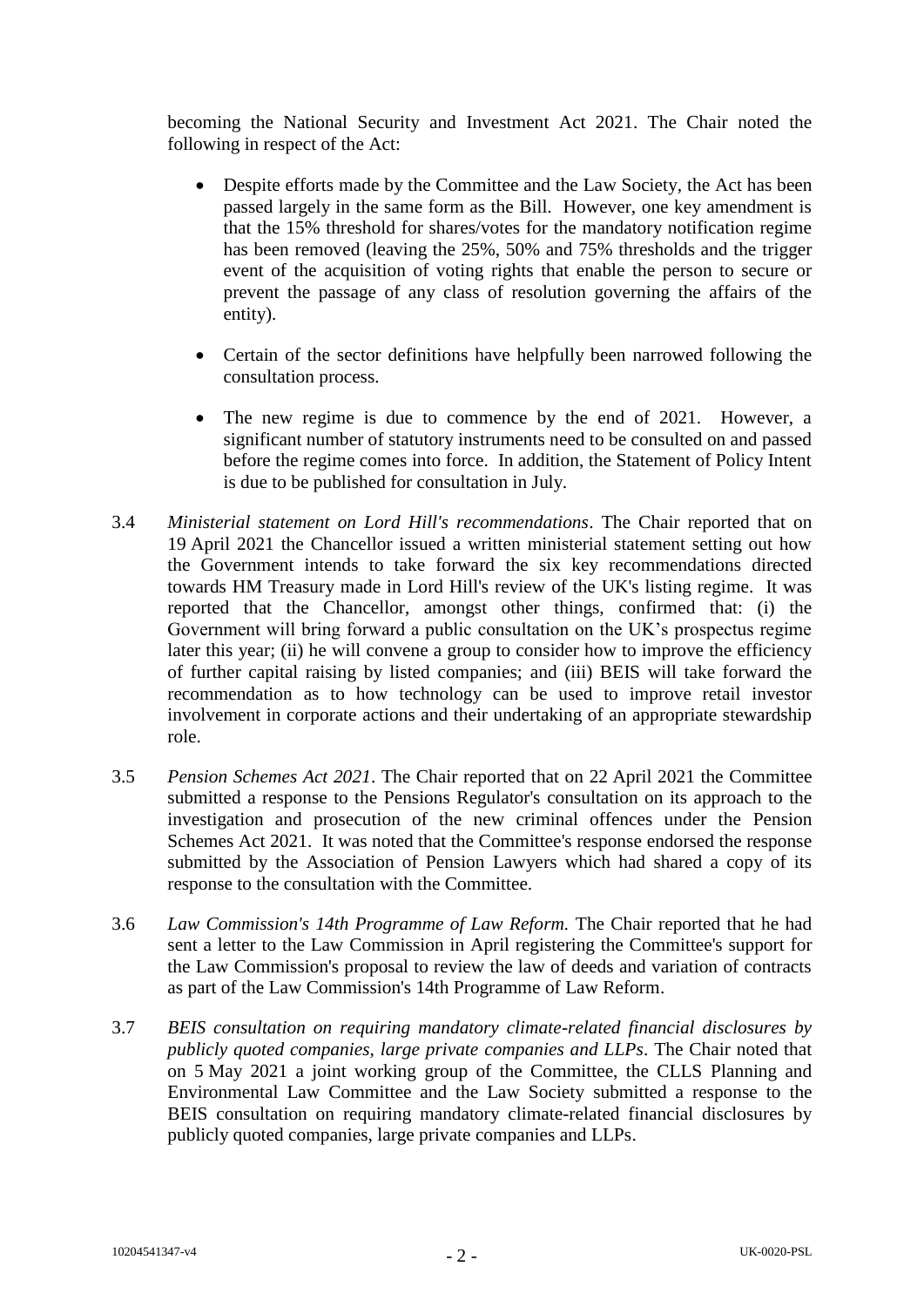#### 4. **Discussions**

- 4.1 *FCA/CLLS CLC Liaison Committee call on 10 May 2021*. Victoria Younghusband provided an update of those matters discussed on the call.
- 4.2 *Takeover Panel publishes Response Statement on conditions to offers and the offer timetable*. The Chair reported that on 31 March 2021 the Takeover Panel published Panel Statement 2021/5 announcing the publication by the Code Committee of Response Statement 2020/1, which sets out amendments to the Takeover Code in relation to conditions to offers and the offer timetable that take effect on 5 July 2021. The Chair noted that the Panel's response was broadly consistent with the Joint CLLS CLC and Law Society CLC Takeovers Working Group's response to the Panel's consultation (PCP 2020/1). It was noted that the individual responses received from respondents to PCP 2020/1 and Instrument 2021/1, which makes the amendments to the Code adopted in RS 2020/1, were also published. It was also noted that the Joint Takeovers Working Group is preparing a draft specimen set of offer terms and conditions reflecting the revised Takeover Code rules.
- 4.3 *FCA consultation paper on SPACs*. Noting that this consultation had been discussed with the FCA on the call referred to in minute 4.1 above, the Chair reported that on 30 April 2021 the FCA published a consultation paper (CP21/10) on proposed changes to aspects of the Listing Rules that apply to special purpose acquisition companies (**SPACs**). It was noted that the FCA is proposing to remove the presumption of suspension for a SPAC's listed shares when the SPAC identifies a potential acquisition where certain criteria are meet in respect of the SPAC. It was also noted that the FCA states that by setting clear conditions under which it will not look to suspend, its rules will provide strong investor protection, give greater certainty for issuers and align more closely with standards in other international markets. The Chair noted that the initial views of the Joint Prospectus and Listing Rules Working Group, led by Nicholas Holmes, had been shared with the FCA on the FCA/CLLS CLC Liaison Committee call on 10 May 2021 (see minute 4.1 above) and that the Joint Prospectus and Listing Rules Working Group is preparing a formal response to this consultation, which will be submitted by 28 May 2021 (being the consultation closing date).
- 4.4 *FCA issues warning notice to Carillion (in liquidation) and unnamed executive directors*. The Chair reminded members of the Committee that on 13 November 2020 the FCA announced that it had issued a warning notice to Carillion and certain unnamed executive directors. The Chair reported that, in the notice, the FCA states that it considers that Carillion breached: (i) Article 15 MAR (market manipulation) by disseminating information that gave false or misleading signals as to the value of its shares; (ii) Listing Rule 1.3.3R (prohibition on publication of misleading information) by failing to take reasonable care to ensure that its announcements were not misleading, false or deceptive and did not omit data likely to affect the import of the information; (iii) Listing Principle 1 (procedures, systems and controls) by failing to take reasonable steps to establish and maintain adequate procedures, systems and controls to enable the company to comply with its obligations under the Listing Rules; and (iv) Premium Listing Principle 2 (acting with integrity) by failing to act with integrity towards its holders and potential holders of its premium listed shares. It was noted that the FCA states that it considers that the relevant unnamed executive directors were knowingly concerned in the above breaches. It was also noted that the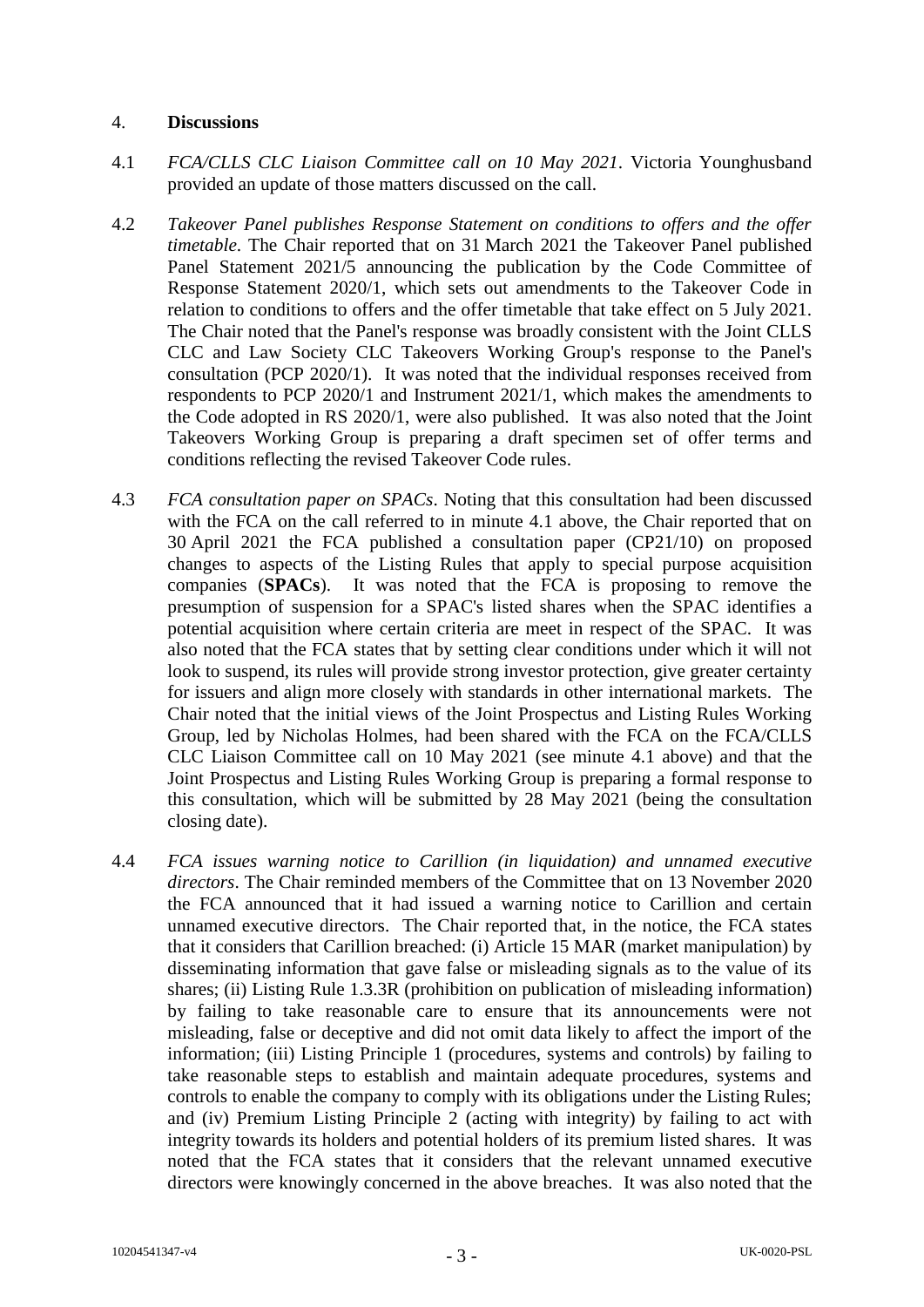warning notice is not a final decision of the FCA but indicates the FCA's intention to take action for the conduct referred to in the notice - in this case, a public censure as opposed to a financial penalty is proposed. The Chair also reported that on 14 January 2021 the Insolvency Service issued a press release stating that it had applied to the High Court for director disqualification orders against eight directors and former directors of Carillion. The Committee discussed what it saw as the key aspects of this decision by the FCA.

4.5 *AGMs as Covid-19 restrictions continue to be eased*. The Chair led a discussion on market practice. See also the case at item 5.9(a).

## 5. **Recent developments**

The Committee noted the following additional items in sections 5.1 to 5.9 which were set out in the agenda but which time did not allow them to consider, other than the Chair briefly reported on items 5.2(c) and 5.9(a) and the Committee briefly discussed the 'headcount' test issue raised in the case in item 5.9(c) (noting that there is a question around whether this test is fit for the modern world and that it had been removed as a strict test in jurisdictions such as Australia and Hong Kong; it was expected that the Law Commission will be considering whether this test should be reformed in due course following its scoping study on intermediated securities) and the decision in item 5.9(d).

The Chair also reported that the FRC has recently published research on workforce engagement under the UK Corporate Governance Code that provides a useful summary of how companies are engaging with their workforce in order to satisfy the Code requirements.

#### 5.1 **Company law**

- (a) *Companies House resumes same day service for change of name and incorporation.* On 22 April 2021, Companies House updated its 'Coronavirus guidance for Companies House customers' webpage to note that customers can once again use the same day filing service to electronically file a change of company name or incorporate a company. Companies House notes that applications must be made before 11.00 am and that applications made after 11.00 am will be processed on the next working day. All other same day services remain suspended until further notice.
- (b) *Automatic Companies House filing extensions granted by CIGA 2020 ended*. On 25 March 2021, Companies House announced that the automatic extensions in respect of accounts, confirmation statements and event-driven filings granted by the Corporate Insolvency and Governance Act 2020 (**CIGA 2020**) would come to an end for filing deadlines that fall after 5 April 2021. For accounts filing deadlines that fall after 5 April, eligible companies can still apply for a 3 month extension which will be granted for companies that cite Covid-19 issues in their application – although, companies that have already had their accounts deadline extended will not be eligible, as the law only allows a maximum filing period of 12 months.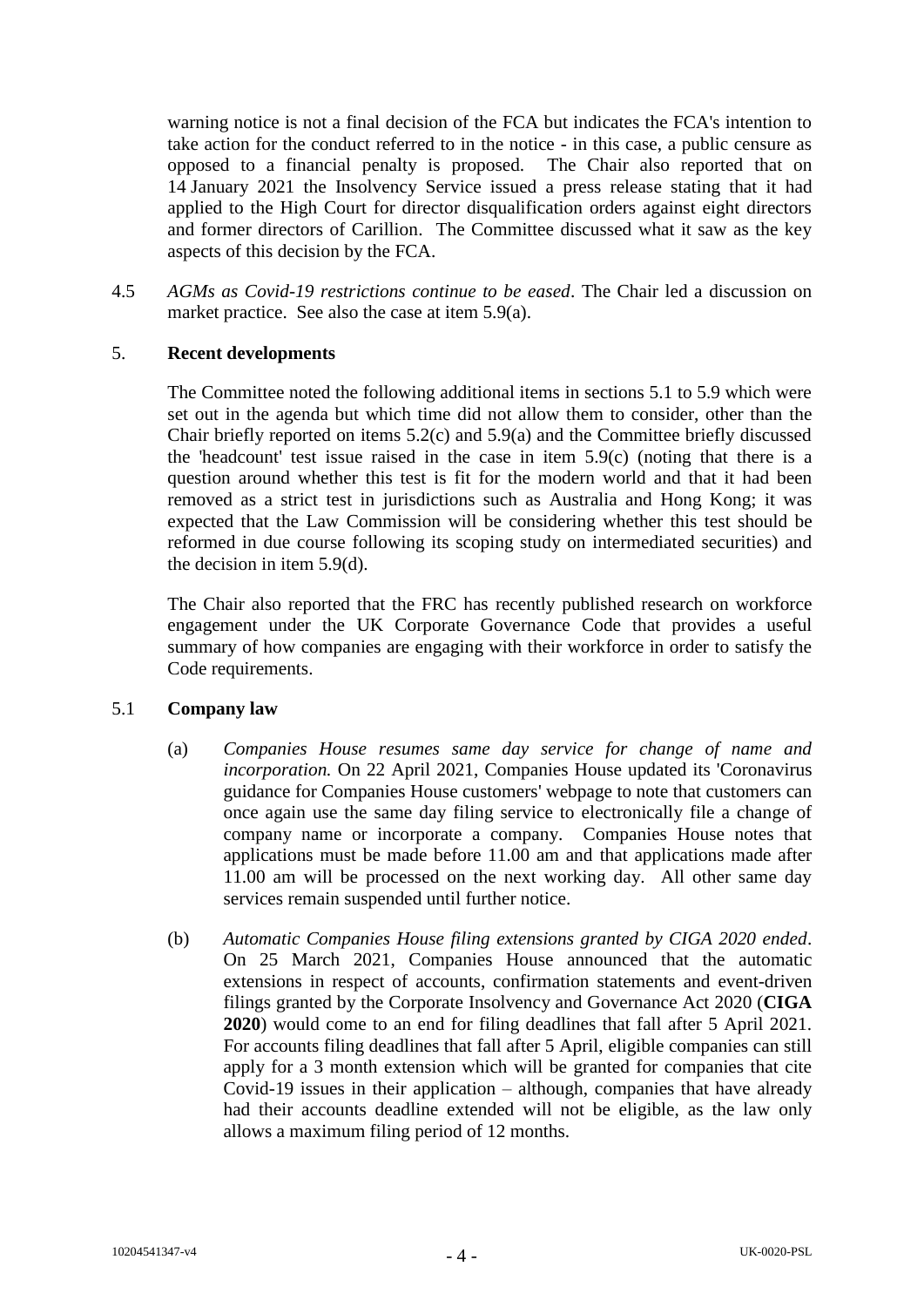## 5.2 **Corporate governance**

- (a) *Better Business Act campaign*. The mission of the 'Better Business Act' campaign is to change UK law to make sure every single company in the UK, whether big or small, aligns the interests of their shareholders with those of wider society and the environment. Its objective is to amend s.172 of the Companies Act 2006 (**CA 2006**) in line with these principles.
- (b) *Corporate Governance Code increases reporting on remuneration practices*. On 12 May 2021, the FRC published a report on changes in remuneration reporting following the UK Corporate Governance Code 2018 following research conducted by the FRC and The University of Portsmouth. The research suggests that companies are better aligning their board remuneration policy and practices with long-term shareholder interests. The research assessed a sample of FTSE 350 companies to determine the extent to which they have applied requirements set by the updated Corporate Governance Code in 2020.
- (c) *Glass Lewis overview on 'Say on Climate' votes.* On 27 April 2021, Glass Lewis published its initial observations and considerations when evaluating management and shareholder proposed resolutions dealing with 'Say on Climate' for the 2021 proxy season. Glass Lewis notes that given the broad variety of proposals and the lack of standardisation on how shareholders should evaluate each of the climate plans submitted to a vote, it will continue to maintain a case-by-case approach on this issue. Glass Lewis states that it intends to codify its approach in advance of the 2022 proxy season, following investor, corporate and stakeholder engagements.
- (d) *ecoDa Corporate Governance Guidance and Principles for Unlisted Companies in Europe.* On 21 April 2021, the European Confederation of Directors' Associations published an updated version of its Corporate Governance Guidance and Principles for Unlisted Companies in Europe (along with a short version and a self-evaluation questionnaire which companies can use to periodically measure their corporate governance performance).

# 5.3 **Reporting and disclosure**

(a) *Proposal for a Corporate Sustainability Reporting Directive*. On 21 April 2021, the European Commission announced the adoption of a proposal for a Corporate Sustainability Reporting Directive, which would amend the existing reporting requirements of the Non-Financial Reporting Directive. This proposal is part of a package of measures to help improve the flow of money towards sustainable activities across the European Union. The proposal: (i) extends the scope of the EU's sustainability reporting requirements to all large companies and all companies listed on regulated markets (except listed microenterprises); (ii) requires the audit of reported information; (iii) introduces more detailed reporting requirements, and a requirement to report according to mandatory EU sustainability reporting standards; and (iv) requires companies to digitally 'tag' reported information, so it is machine readable and feeds into the European single access point envisaged in the capital markets union action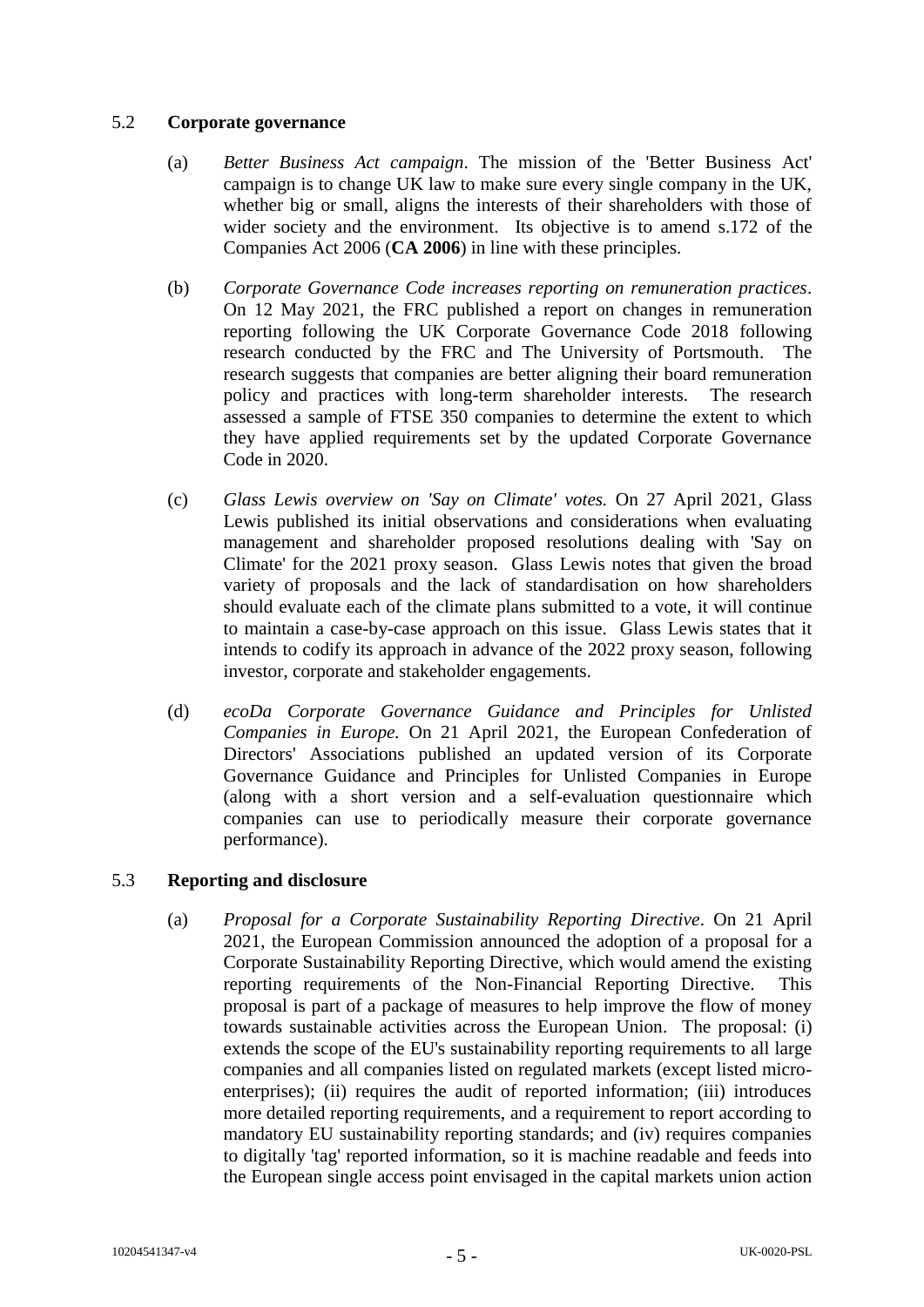plan. The Commission has also published a Q&A on the proposed new directive, the text of communication on EU taxonomy, corporate sustainability reporting, sustainability preferences and fiduciary duties and a factsheet on EU sustainable finance April package.

(b) *FRC publishes summaries of its corporate reporting reviews*. On 26 March 2021, the FRC published, for the first time, summaries of its corporate reporting reviews. This increased transparency is aligned with a recommendation made in the Kingman review that the FRC's reviews should be made publicly available. Due to company law requirements, summaries can only be published with the consent of the company. However, as part of the audit and corporate governance consultation, BEIS is consulting on proposals to allow the regulator to publish summaries without the consent of companies, once sufficient safeguards around confidential information are in place.

## 5.4 **Equity capital markets**

- (a) *ESMA clarification on disclosure obligations for UK issuers post Brexit.* On 31 March 2021, ESMA announced the publication of a public statement clarifying the application of the Transparency Directive requirements by UK issuers with securities admitted to trading on regulated markets in the EU.
- (b) *Updated Q&A on the Prospectus Regulation*. ESMA updated its Q&A on the Prospectus Regulation (**PR**) on 31 March 2021 and 5 May 2021. On 31 March, ESMA announced the addition of four new Q&As on: (i) the application of the exemption in Article  $1(5)(b)$  PR in a situation concerning non-transferable securities; (ii) the application of the PR where shares can be exchanged for global depositary receipts (and vice versa); (iii) dissemination of amended advertisements; and (iv) the status of transferable securities. On 5 May, ESMA announced the addition of three new Q&As on: (i) the application of Article 4(1) of the CRA Regulation to credit rating disclosure in prospectuses; (ii) how to determine home Member State in the context of global depository receipts over shares; and (iii) the publication of supplements to prospectuses when new audited annual financial information is published by a non-equity issuer.
- (c) *PMB No. 33.* On 29 March 2021, the FCA published Primary Market Bulletin No. 33 that contains, amongst other things, information on: (i) Brexit-related changes for EEA audit firms; (ii) the FCA's new online portal for submitting major shareholding notifications (TR-1 Forms); (iii) the FCA's review work on issuers' compliance with major shareholding notifications and deficiencies observed in reporting total voting rights; and (iv) the FCA's response to feedback received on the FCA's review of delayed disclosure of inside information (published in PMB No. 31).
- (d) *Prospectus Regulation*. On 26 March 2021, the Commission delegated regulation supplementing the Prospectus Regulation as regards the minimum information content of the document to be published for a prospectus exemption in connection with a takeover by means of an exchange offer, a merger or a division was published in the Official Journal. The regulation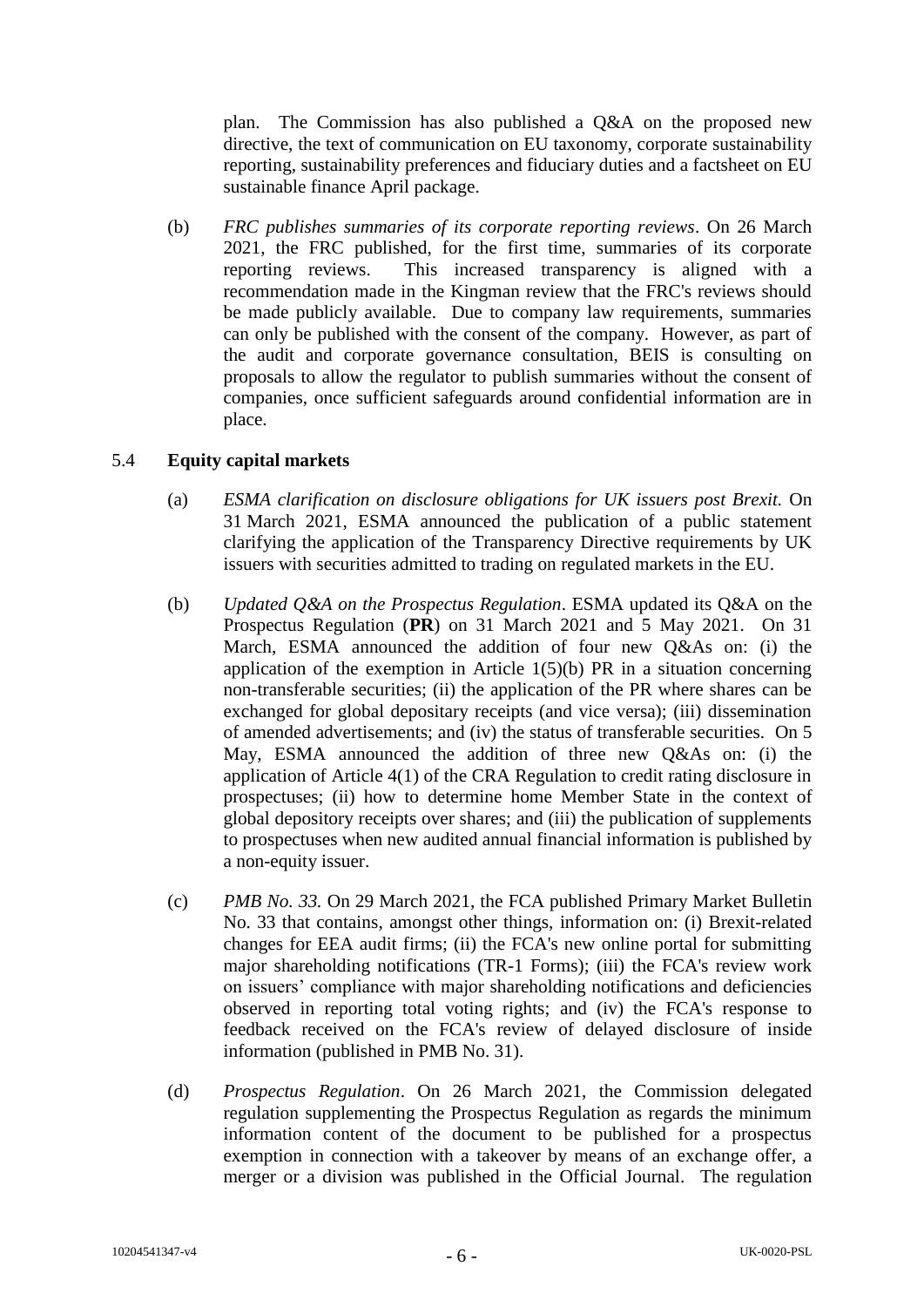entered into force on the twentieth day following its publication in the Official Journal.

### 5.5 **MAR**

(a) See minute 3.2 and item  $5.4(c)$  above.

## 5.6 **Accounting**

(a) *FRC thematic review on interim reporting.* On 18 May 2021, the FRC announced the publication of a thematic review on interim reporting, ahead of the 2021 interim reporting season. The review highlights examples of good practice in company's interim reporting and areas where further improvements are required. The FRC reviewed the reports of 20 quoted companies across a range of industries to assess the quality of interim reporting. Overall, the FRC was pleased with the quality of interim reports, with most companies taking into account FRC Covid-19 recommendations to enhance their disclosures.

## 5.7 **Takeovers**

- (a) *Takeover Panel publishes amendments to Takeover Code to replace gender specific terms.* On 15 April 2021, the Takeover Panel issued Panel Statement 2021/7 announcing the publication of Instrument 2021/2, which makes amendments to the Takeover Code to replace gender specific terms with gender neutral terms. The amendments do not materially alter the effect of the provisions in question and, therefore, have been made without formal consultation. The amendments will take effect on 5 July 2021 - the same day that the amendments to the Code made by Instrument 2021/1 (see minute 4.2) will take effect.
- (b) *Next Director General of the Takeover Panel.* On 15 April 2021, the Takeover Panel announced that Ian Hart will be the next Director General of the Takeover Panel. Ian will take up his appointment on 1 July 2021 and will be on a two year secondment from UBS.

#### 5.8 **Miscellaneous**

- (a) *Director disqualification.* On 12 May 2021, the Rating (Coronavirus) and Directors Disqualification (Dissolved Companies) Bill was introduced to Parliament (Explanatory Notes were also published). The Bill includes new powers extending the scope of the current investigation and enforcement regime under the Company Directors Disqualification Act 1986 to include former directors of dissolved companies, without it being necessary to first restore the company to the register. These measures were originally consulted on in the BEIS 2018 consultation on Insolvency and Corporate Governance.
- (b) *HMRC stamp duty procedures.* On 30 April 2021, HMRC updated its guidance on completing a stock transfer form to confirm that where stamp duty has been paid on a stock transfer form (**STF**) since HMRC introduced its new stamp duty processes in March 2020 due to Covid-19, that STF is duly stamped for all purposes – HMRC states that documents do not need to be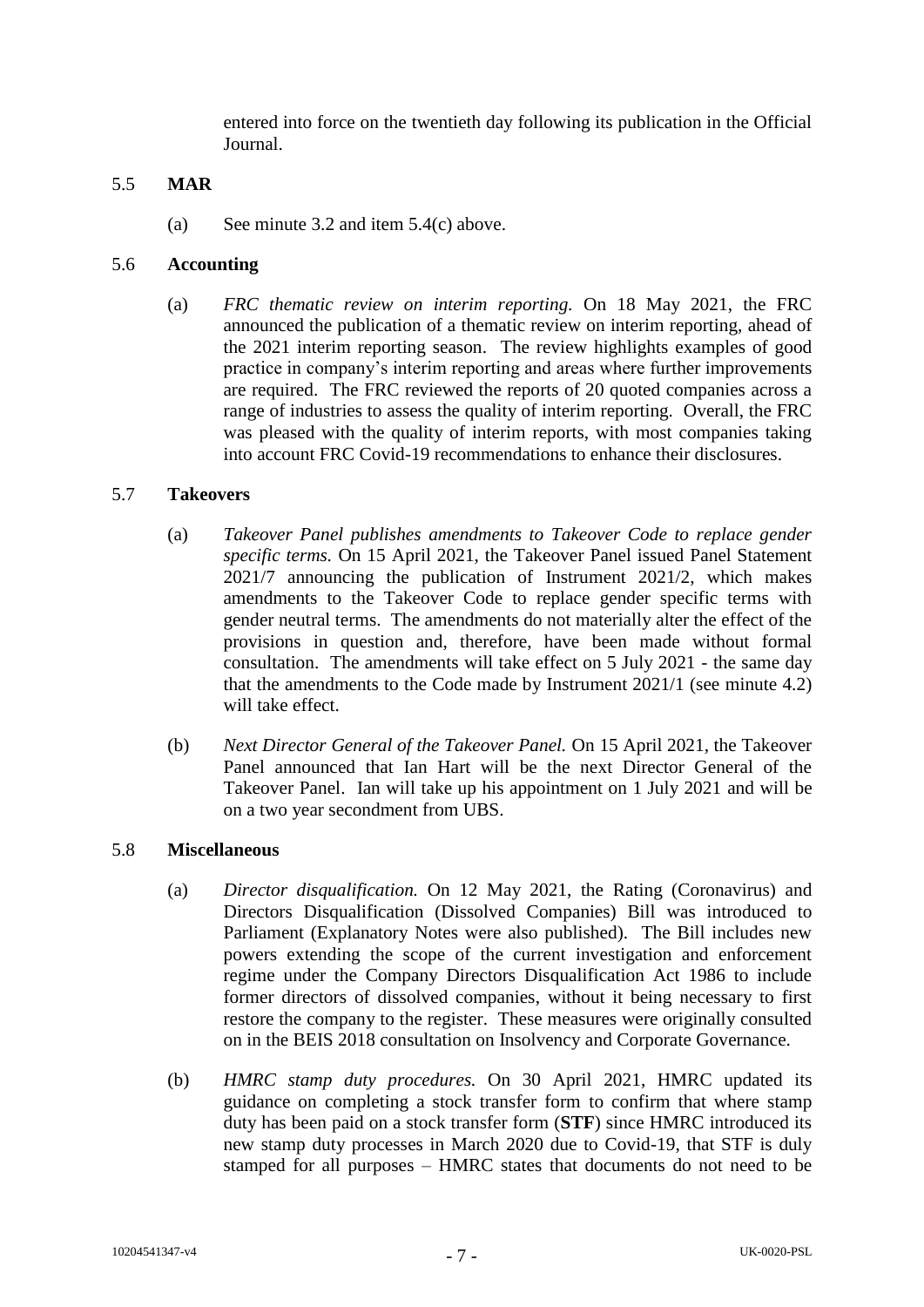resubmitted to be stamped under the previous physical stamping system. In its guidance on stamp duty reliefs and exemptions on share transfers, HMRC also confirms the same in respect of relief from stamp duty that HMRC has granted since HMRC introduced its new stamp duty processes for claiming reliefs in March 2020. The references to 'temporary' have also been removed, indicating that the temporary stamp duty measures are now permanent.

(c) *FCA proposals to strengthen its financial promotion rules for high-risk investments.* On 29 April 2021, the FCA announced the publication of a discussion paper (DP21/1) on strengthening its financial promotion rules for high-risk investments and firms approving financial promotions. The discussion paper seeks views on three areas where changes could be made to address harm to consumers from investing in inappropriate high-risk investments. The three areas of focus are the classification of high-risk investments, the segmentation of the high-risk investment market and the responsibilities of firms which approve financial promotions.

#### 5.9 **Cases**

- (a) *Hertfordshire County Council and others v Secretary of State for Housing, Communities and Local Government [2021] EWHC 1093 (Admin)*. The High Court held that the Local Government Act 1972 (**LGA**), which governs meetings of local authorities and includes reference to the 'place' of such meetings, to people being 'present' at them and to the persons who may 'attend', does not permit local authority meetings to take place virtually. The court held that primary legislation would be required to allow virtual meetings under the LGA. Although there are distinguishing features given the specific wording used in the LGA, there is a potential to read across to shareholder meetings and section 311 CA 2006.
- (b) *Sir Henry Royce Memorial Foundation v Mark Gregory Hardy [2021] EWHC 714 (Ch)*. The High Court held that a request made by a member to a company for access to the register of members under section 116 CA 2006 was invalid. The original request did not contain the information required by section 116(4)(d) CA 2006 and the court held that the invalid notice could not be corrected by sending the additional information by email (as the member had done so) – although the court noted that it would have been possible for the member to send a further valid request. The High Court also held that the notice was invalid because one of its purposes was not a 'proper purpose' within section 117(3) CA 2006.
- (c) *Re GW Pharmaceuticals plc [2021] EWHC 716 (Ch)*. In an application for an order convening a meeting of members to consider a proposed scheme of arrangement, the High Court considered how votes should be counted for the purposes of the 'headcount' test in section 899(1) CA 2006 in a situation where a single member might split its vote or appoint multiple proxies. This was particularly relevant in this case as 97.4% of the scheme shares were held by one depositary. The High Court held that, on the facts of the case, the appropriate solution to the 'headcount' test issue was to treat a holder of scheme shares that casts a vote both for and against the scheme as voting in favour of the scheme if that holder casts more votes for the scheme than